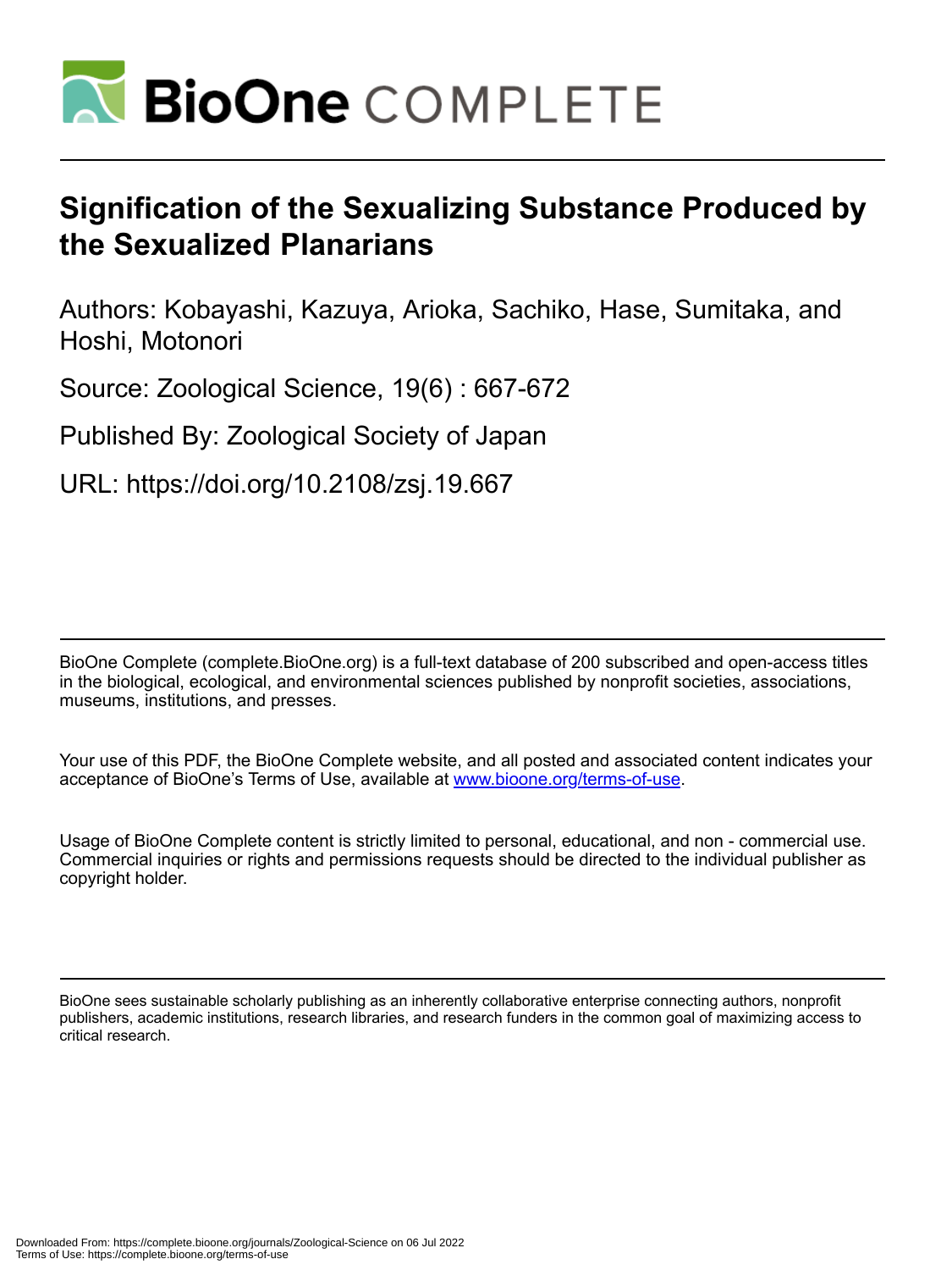# **Signification of the Sexualizing Substance Produced by the Sexualized Planarians**

Kazuya Kobayashi<sup>1</sup>, Sachiko Arioka<sup>3</sup>, Sumitaka Hase<sup>2</sup> and Motonori Hoshi<sup>3\*</sup>

1 *"Form and Function", PRESTO, Japan Science and Technology Corporation (JST)* 2 *Department of Life Science, Tokyo Institute of Technology, Nagatsuta, Yokohama 226-8501, Japan* 3 *Center for Life Science and Technology, Keio University, Hiyoshi 3-14-1, Kouhoku-ku, Yokohama 223-8522, Japan*

**ABSTRACT**—Asexual worms of an exclusively fissiparous strain (the OH strain) of the planarian *Dugesia ryukyuensis* keep developing hermaphroditic reproductive organs and eventually undergo sexual reproduction instead of asexual reproduction, namely fission, if they are fed with sexually mature worms of an exclusively oviparous planarian, *Bdellocephala brunnea*, suggesting that the sexually mature worms has a sexualizing substance(s). The fully sexualized worms no longer need the feeding on sexual worms to maintain the sexuality. Here, we demonstrate that the sexualized worms produce enough of their own sexualizing substance similar to that contained in *B. brunnea*. In case of surgical ablation of the sexualized worms, the fragments with sexual organs regenerate to become sexual, while those without sexual organs, namely head fragments, regenerate to return to the asexual state. The asexual regenerants from the sexualized worms are also fully sexualized by being fed with *B. brunnea*. Additionally, it was reported that head region in sexually mature worms lacks the putative sexualizing substance necessary for complete sexualization (Sakurai, 1981). These results suggest that the fragments without sexual organ lack enough of an amount of the putative sexualizing substance and the sexuality is maintained by the sexualizing substance contained in the sexualized worms.

**Key words:** planaria, asexual-sexual switch, sexualization, sexualizing substance, maintenance of sexuality

#### **INTRODUCTION**

Some planarians, especially in the genus *Dugesia*, may reproduce asexually or sexually or by a combination of both methods from population to population within a species (Jenkins, 1967). Worms propagating by asexual reproduction, namely the asexual race, do not have sexual organs and undergo transverse fission. Those reproducing by sexual reproduction, namely the sexual race, have hermaphroditic sexual organs and copulate and then produce cocoons containing several fertilized eggs. Those alternating between asexual and sexual reproduction, namely the 'physiological race' (Jenkins, 1967), develop sexual organs during the colder months of the year, but, when the breeding season is over, the sexual organs degenerate and fission occurs during the warmer months. Although many ecological investigations have revealed the existence of the physi-

 $*$  Corresponding author: Tel.  $+81-45-566-1773$ ; FAX. +81-45-566-1448. E-mail: hoshim@bio.keio.ac.jp ological race (Curtis, 1902; Hyman, 1939), it seems to be difficult to realize the alternation in laboratory conditions. In general, many metazoans can convert the reproductive mode depending upon the environmental conditions and/or the phase of life cycle. However, the mechanisms underlying the switching from the asexual to the sexual reproduction, and *vice versa* remain unknown. In planarians, it is well known that even the asexual race, which reproduces exclusively by fission according to observation over a period of several years and is not sexualized by any environmental factors, becomes sexual, if its worms are fed with sexual worms of the same, as well as different, species (Grasso and Benazzi, 1973; Benazzi and Grasso, 1977; Sakurai, 1981). This result suggests that sexual worms contain a sexualizing substance(s) of poor species-specificity. Although the experimental sexualization in planarians is of benefit to examine the mechanisms underlying the switching from the asexual to the sexual reproduction, the reversed phenomenon, namely 'asexualization' is studied even less.

We established an assay system for the sexualization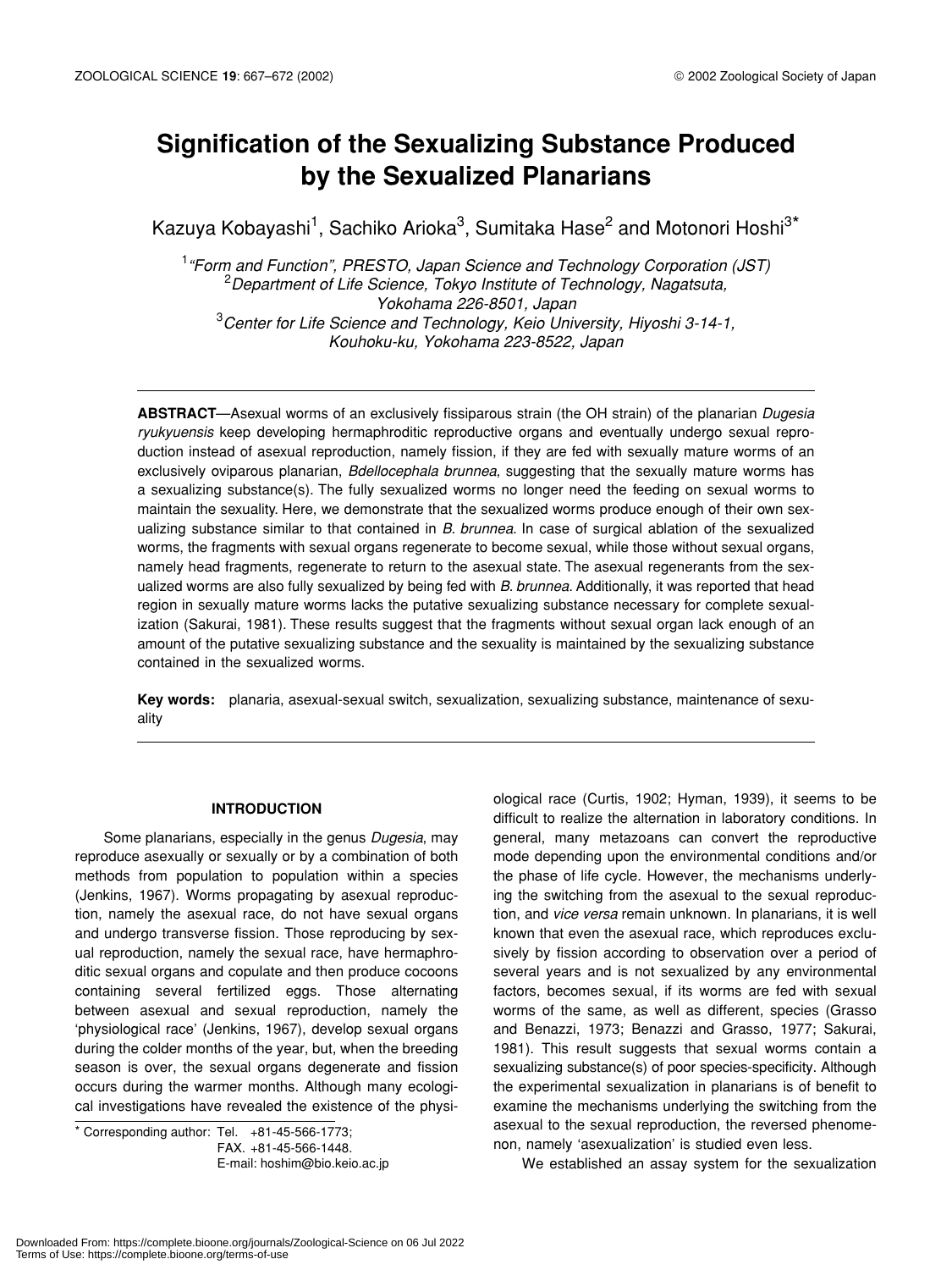in the OH strain, an exclusively fissiparous strain, of *Dugesia ryukyuensis* by feeding them with sexually mature worms of *Bdellocephala brunnea*, an exclusively oviparous species (Kobayashi *et al.*, 1999). We divided the process of sexualization into five distinct stages by morphological changes (Fig. 1) and found that sexualization has a point-of-no-return between stages 2 and 3. The worms at stages 1 and 2 return to being asexual if feeding on *B. brunnea* is stopped. On the contrary, the worms at stages 3 onward keep developing sexual organs, even though feeding on *B. brunnea* is stopped. Simultaneously, the worms at stages 3 onward stop fissioning, and eventually never return to an asexual state (Kobayashi and Hoshi, 2002). Thus, the putative sexualizing substance in *B. brunnea* would not need to maintain the sexuality in the worms after the point-of-no-return, though it causes at least the asexual worms to acquire the sexuality. This result suggests that the worms after the point-of-no-return have already started producing enough of their own sexualizing substance similar to that contained in *B. brunnea*. Even if the sexualized worms produce the sexualizing substance, which gives full play to switch from asexual to sexual reproduction in asexual individuals, it remains unknown what part the chemical plays in sexual individuals.

Okugawa (1957) carried out sexualization by transplanting a piece of worm in the sexual race into the asexual worms. The piece with sexual organs had the capacity to sexualize the asexual region, whereas the head region without sexual organs did not. In general, it is well known that 'neoblasts' in planarians seem to be totipotent stem cells

(Baguñà *et al*., 1994, Agata and Watanabe, 1999). Baguñà *et al*. (1989) reported that injection of neoblasts from the sexual race of *Dugesia mediterranea* into x-ray irradiated asexual hosts transformed them into sexual worms. This result suggests that the worms in the sexual race express sexuality spontaneously. On the other hand, Sakurai (1981) reported that head pieces lack some of the substances necessary for complete sexualization because asexual worms fed with head pieces of an oviparous species were incompletely sexualized, while those fed with fragments other than the head were fully sexualized. This result suggests that head region does not have enough of the putative sexualizing substance to sexualize the asexual worms. Thus, the failure to sexualize the asexual region in the experiment of Okugawa (1957) may be attributed to a lack of neoblasts in the sexual race in contrast with that in the asexual race, lack of the putative sexualizing substance, or both. If the sexualizing substance were responsible for maintenance of the sexuality, elimination of the sexualizing substance would cause the sexual individuals to return to an asexual state. The hypothesis would be demonstrated by examining the reproductive mode of the regenerants from the head region, because the effect of the sexualizing substance in the head region is mostly excluded by surgical ablation according to the putative localization of the sexualizing substance. At least, the regeneration experiment based on the hypothesis as described above must lead to whether or not the sexualizing substance is associated with the maintenance of sexuality. In the case of an oviparous species like *B. brunnea*



Fig. 1. Illustration of five distinct stages along with the sexualization. The development and topological position of reproductive organs are shown. Red region: ovary; blue region: testis and seminal duct; yellow region: yolk gland and oviduct; green region: a copulatory apparatus with a genital pore. Briefly, at stage 1, the ovaries become larger enough to be externally apparent, yet neither oocytes nor other sexual organs are detectable. At stage 2, oocytes appear in the ovaries. At stage 3, the primordial testes and a copulatory apparatus emerge, and at stage 4, a genital pore in the copulatory apparatus become externally apparent, primordial yolk glands develop and spermatocytes appear in the testes. At stage 5, mature yolk glands are formed and many mature spermatozoa are detectable in the testes.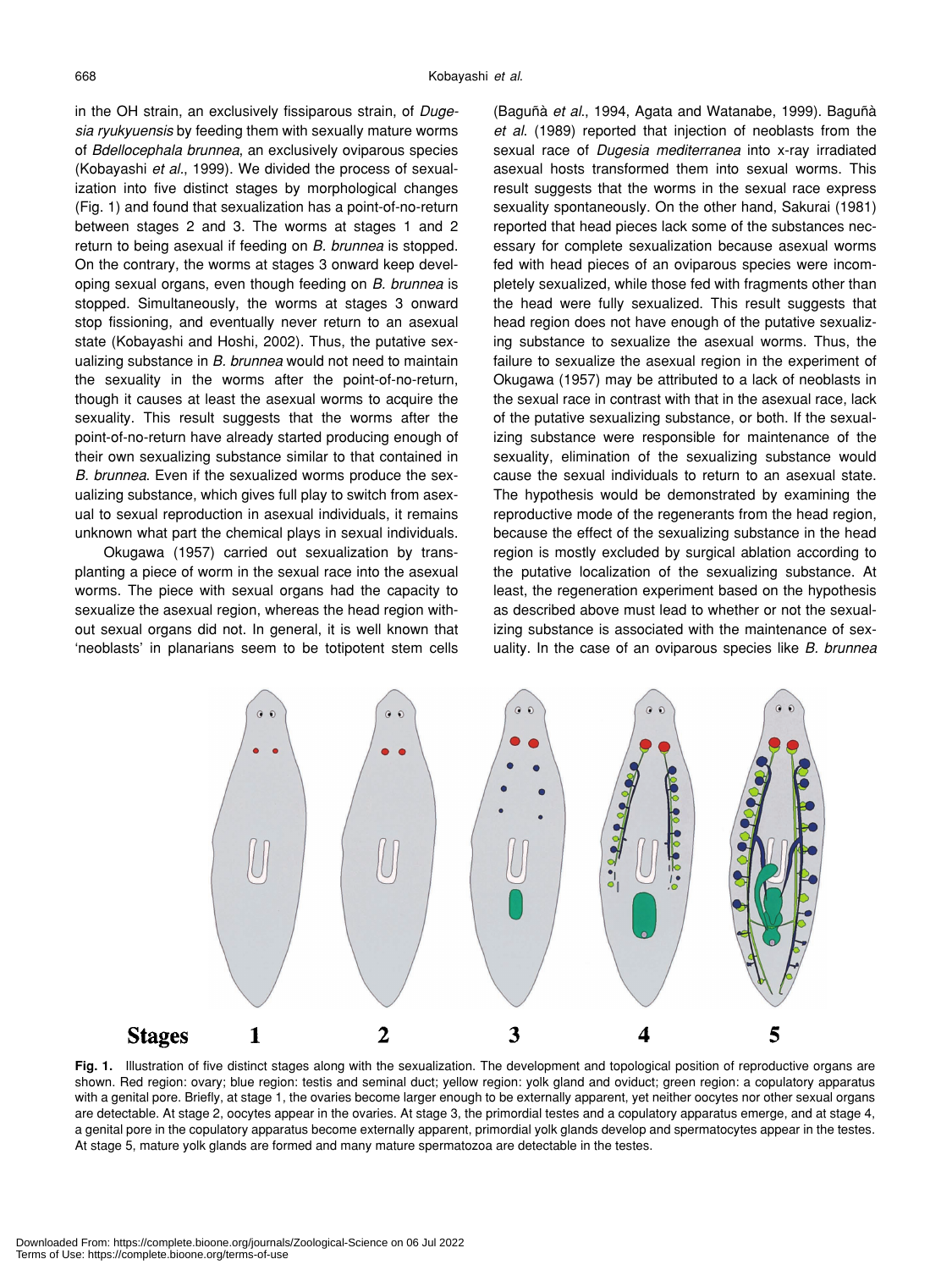and the sexual race, it is difficult to consider that they are asexualized since they do not seem to switch the reproductive mode. Unfortunately, the preliminary experiment by surgical ablation failed because of poor regenerative capacity of the head region in *B. brunnea*. In the case of the fully sexualized worms, there is no evidence whether they are able to switch to asexual individuals like the worms in the physiological race. In this study, we first examined whether or not the sexualized worms of *D. ryukyuensis* have the putative sexualizing substance, and focused on the reproductive mode of the regenerants from the head region in the sexualized worms.

#### **MATERIALS AND METHODS**

### **Animals**

An exclusively fissiparous strain, the OH strain of the planarian *Dugesia ryukyuensis* presented by Dr. S. Ishida of Hirosaki University was maintained at 20°C in dechlorinated tap water by being fed with chicken liver. The strain is a clone propagated by fission from a single asexual worm of *D. ryukyuensis* and never shows any evidence for sexuality since 1984. After starvation for two to three weeks, the worms were used as asexual recipients for a feeding experiment. Sexualized worms derived from the OH strain, which were previously sexualized by being fed with the sexually mature worms of *Bdellocephala brunnea* (Kobayashi *et al*., 1999), were maintained under the same conditions as the intact OH strain. The sexually mature worms were used as the food to sexualize the recipients and for a regeneration experiment.

#### **Preparation of the food for sexualization**

Sexualized worms (360 worms; total wet weight 4g) derived from the OH strain were homogenized in 120 ml of phosphate-buffered saline (34 mM NaCl, 7 mM KCl, 2.5 mM Na2HPO<sub>4</sub>, 4.5 mM KH2PO4, pH 7.4). The homogenate was centrifuged at 100,000 x *g* for 1 hr at 4°C and the supernatant was fractionated by using Sep-Pak Cartridge, tC<sub>18</sub> Porapak® (Waters™). The fraction eluted with water was mixed with chicken liver homogenate, and then freezedried as the food for sexualization. Sexually mature worms of *B. brunnea* (total wet weight 4g), which were collected in the vicinities of Yamagata City, Japan, were also similarly prepared as a positive control. Twenty-five recipients were fed daily on a piece of the food over 4 weeks. The feeding experiment was performed as previously described with some modifications (Kobayashi *et al*., 1999).

#### **Estimation of sexualization**

In order to examine the degree of the sexualization, we examined the expression for S21 gene. The S21 gene was isolated by the technique of differential screening between the asexual worms in the OH strain and the worms at stage 3 (Hase *et al*., unpublished data). Along with the progression of the sexualization, the expression of the S21 gene was first observed in a lot of neoblast-like cells located in the ventral parenchymal region at stage 3. Since the expression became to be localized in primordial and mature yolk glands at stages 4 and 5 respectively, the S21 gene seems to be involved in differentiation of the yolk glands. Therefore, we used the S21 gene as a marker for the point-of-no-return in the recipients. The total RNA of the recipients was prepared by a method of guanidium-isothiocyanate/phenol-chloroform (Chomczynski and Sacchi, 1987). To analyze RNAs by northern analysis (Alwine *et al.,* 1997), we separated 7.5 µg of total RNAs on 1% agarose gel containing formaldehyde, transferred them to a positively charged nylon membrane (Pall Biodyne B). Antisense P<sup>32</sup>-labeled cDNA probes were prepared by a random prime labelling system (Amer-

16 hr in the hybridization solution (4x standard sodium citrate [SSC], 50% [v/v] formamide, 0.2% [w/v] sodium dodecylsulfate [SDS], 5x Denhardt's solution and 0.12 mg/ml salmon sperm DNA). Post-hybridization washing was carried out at 50°C for 10 min in a 2x SSC-0.1% SDS. Then, the signals were detected by a BAS 5000 Bio-Image Analyzer (Fuji Photo Film).

#### **Regeneration experiment**

As shown in Fig. 2, the sexualized worm of *D. ryukyuensis* was cut into three pieces with a razor. Immediately after surgical ablation, the three fragments were transferred to dechlorinated tap water in a plastic dish with 3 cm in diameter, respectively, and then allowed to regenerate there at 20°C by being fed on chicken liver once a week. External observation was carried out every week. When the regenerants developed sexual organs without fissioning, we regarded them as sexual worms. On the contrary, when they fissioned, we continued to maintain them. We regarded the fissioned offspring as asexual worms, when they fissioned further without developing sexual organs.

sham Pharmacia Biotech). Hybridization was carried out at 42°C for



**Fig. 2.** Scheme of the surgical ablation of the sexualized worms. By the surgical ablation, three different fragments were obtained with respect to the topological position of the sexual organs; H (Head) fragment has no sexual organ; P (Prepharyngeal) fragment has a pair of ovaries, testes and yolk glands; T (Tail) fragment has testes, yolk glands and a copulatory apparatus. Colored regions correspond with the sexual organs described in the figure legend of Fig. 1.

#### **RESULTS**

#### **Feeding with sexualized worms derived from the OH strain**

External observation showed that some recipients of the OH strain developed a pair of ovaries and a genital pore by the 4 weeks of feeding (Fig. 3A), when fed with the extract of the sexualized worms derived from the OH strain. As shown in Table 1, a pair of developed ovaries appeared in all recipients fed with extract of the sexualized worms, and a genital pore opened in about a half of the recipients. At the same time, the genital pore was not observed in the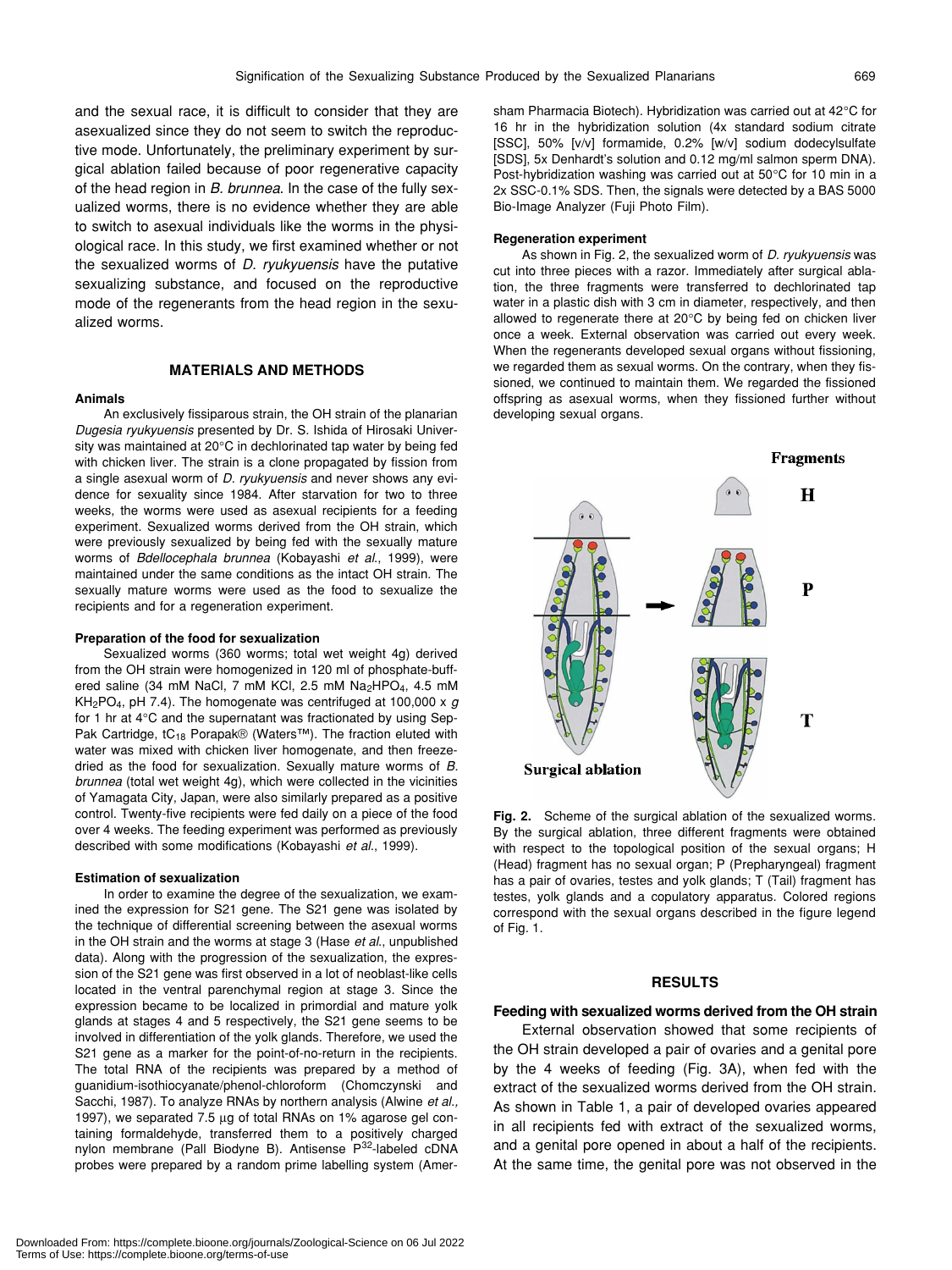

The recipient fed with the sexualized worms of *D. ryukyuensis* developed a pair of developed ovaries (arrowheads) and a genital pore (an arrow) **(A)**. The recipient fed with *B. brunnea* developed only a pair of developed ovaries (arrowheads) **(B)**. No sexual organs were externally recognized in the recipient after being fed on chicken liver (control) **(C)**. Figs. A–C are the same magnification and arranged to the anterior on the left. **(D)** Northern blot analysis of the S21 gene which is a marker for the point-of-no-return. Ten recipients each were used for total RNA extraction after the feeding experiment. Expression of the S21 gene was detected in the recipients fed with the sexualized worms or *B. brunnea* (an arrowhead). Worms fed with chicken liver, a daily food for planarians, were used as a control.

**Table 1.** Sexualized appearance of recipients at the 4th week of feeding treatment

| Food           | Number of recipients<br>that developed a pair<br>of ovaries(%) | Number of recipients<br>that differentiated a<br>genital pore(%) |
|----------------|----------------------------------------------------------------|------------------------------------------------------------------|
| D. ryukyuensis | 25 (100)                                                       | 13 (52)                                                          |
| B. brunnea     | 25 (100)                                                       | 0(0)                                                             |
| Chicken liver  | 0(0)                                                           | 0(0)                                                             |

recipients fed with the extracts of sexually mature worms of *B. brunnea*, though a pair of ovaries appeared in all the recipients (Fig. 3B). No sexual organs were externally recognized in the recipients after being fed on chicken liver which is the daily food to maintain planarians (Fig. 3C).

In order to examine extensively and intensively whether feeding on the sexualized worms fully sexualize recipients or not, we analyzed the expression of a marker gene, the S21 gene (Hase *et al*., unpublished data) for the point-of-noreturn in the recipients. The expression of the S21 gene was detected in the recipients fed with the extract of the sexualized worms, as well as that of *B. brunnea* (Fig. 3D).

# **Regeneration experiment of the sexualized worms derived from the OH strain**

We carried out the surgical ablation of them according to putative localization of a sexualizing substance(s) (Sakurai, 1981). By the surgical ablation, three different fragments were obtained with respect to the topological position of the sexual organs (Fig. 2); H (head) fragment has no sexual organ; P (prepharyngeal) fragment has a pair of ovaries, testes and yolk glands; T (tail) fragment has testes, yolk glands and copulatory apparatus. Fragments from each five sexualized worm were allowed to regenerate. As a result of the regeneration (Table 2), all P and T regenerants developed the sexual organs without fission. On the contrary, H regenerants never developed them, and continued to fission. In the first generation of the regeneration, P and T regenerants were sexualized without being fed on sexual specimens. In order to confirm whether or not the sexual regenerants maintain this feature, we continued the regeneration experiment until the third generation of the regeneration was obtained. As shown in Table 3, all P and T regenerants developed sexual organs without fission, while all H regenerants became asexual. At third generation of the regeneration, the fragments with and without the sexual organs also became sexual and asexual respectively (data not shown).

**Table 2.** Reproductive mode of regenerants from the sexualized worms

| Sexualized worms | Regenerants obtained by surgical<br>ablation <sup>a</sup> |   |   |  |
|------------------|-----------------------------------------------------------|---|---|--|
|                  | н                                                         | D |   |  |
| $Ac-2$           | А                                                         | S | S |  |
| $Ac-4$           | $\_b$                                                     | S | S |  |
| $Ac-5$           | А                                                         | S | S |  |
| $Ac-7$           | А                                                         | S | S |  |
| $Ac-8$           |                                                           |   | S |  |

A: fissioned regenerants without developing sexual organs;

S: regenerants differentiated full sexual organs without fission.

<sup>a</sup> At the time of the surgical ablation, difference of regenerants (fragments) is described in Fig. 2.

<sup>b</sup> The regenerant died after failing to regeneration.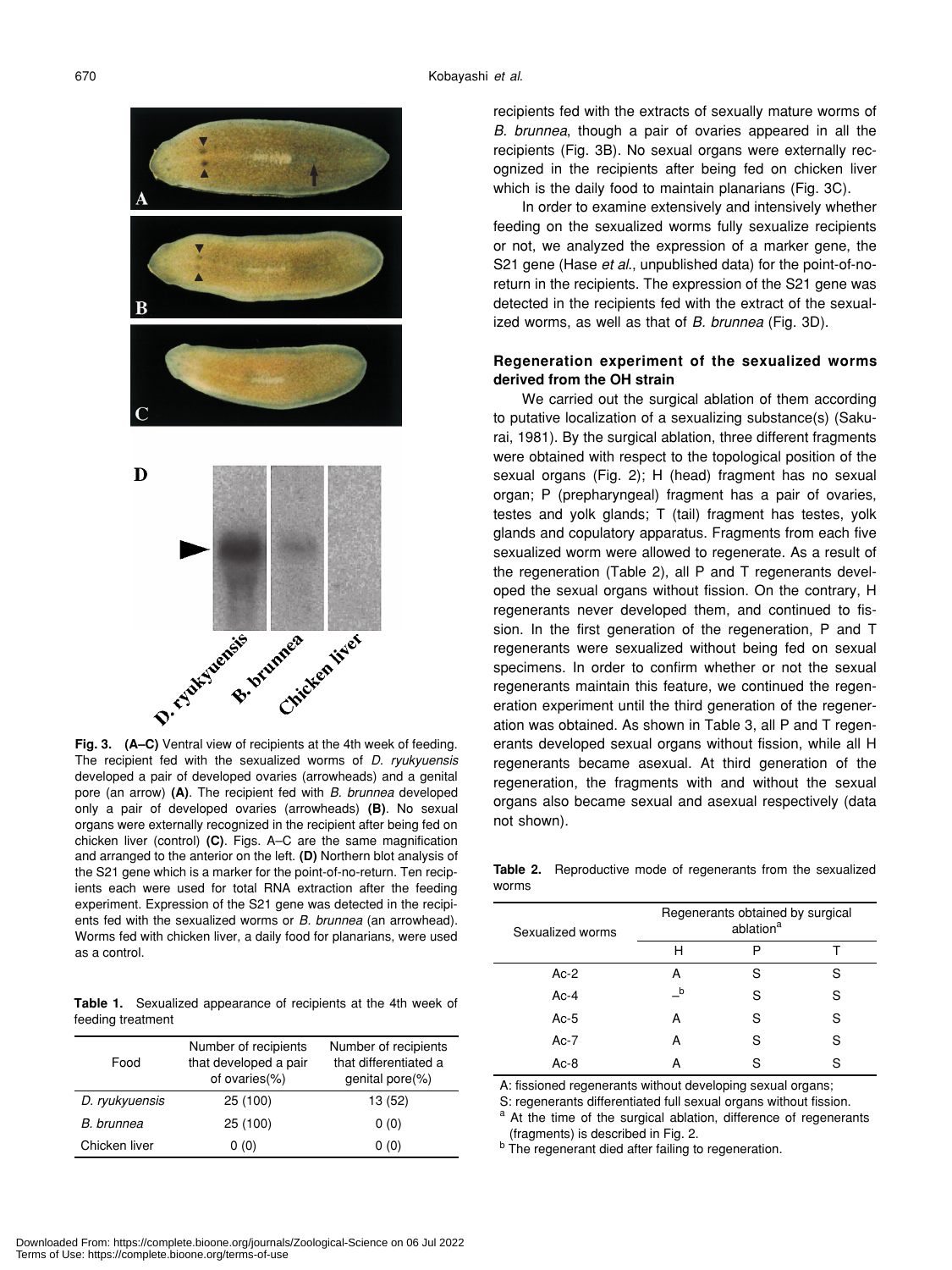|                 | <b>Table 3.</b> Reproductive mode of regenerants at second generation |  |  |
|-----------------|-----------------------------------------------------------------------|--|--|
| of regeneration |                                                                       |  |  |

| Sexual worms                               | Regenerants obtained by<br>surgical ablation |   |   |
|--------------------------------------------|----------------------------------------------|---|---|
|                                            | н                                            | P | т |
| P regenerants from<br>the sexualized worms |                                              |   |   |
| $Ac-2$                                     | A                                            | S | S |
| $Ac-4$                                     | A                                            | S | S |
| $Ac-5$                                     | A                                            | S | S |
| $Ac-7$                                     | A                                            | S | S |
| $Ac-8$                                     | A                                            | S | S |
| T regenerants from<br>the sexualized worms |                                              |   |   |
| $Ac-2$                                     | A                                            | S | S |
| $Ac-4$                                     | A                                            | S | S |
| $Ac-5$                                     | A                                            | S | S |
| $Ac-7$                                     | A                                            | S | S |
| $Ac-8$                                     | A                                            | S | S |

For explanation of symbols, see Table 2.

As a result of the regeneration experiment, five fissiparous strains from the H regenerants were obtained (Tables 2 and 3). In order to examine whether asexual worms of these strains were sexualized by the effects of the exogenous sexualizing substance or not, we carried out feeding experiments by using sexually mature worms of *B. brunnea* (Kobayashi *et al*., 1999), and then examined the expression of the S21 gene in the recipients. After 3 weeks of the feeding treatment, all the recipients from each five strain expressed the S21 gene as well as those of OH strain (Fig. 4). Indeed, they were sexualized externally (data not shown).

**OH** strain **Strains from H regenerants** 



ins obtained from the sexualized worms. Five fissiparous strains were obtained by surgical ablation of the sexualized worms. Ten worms from each strain were fed with the sexually mature worms of *B. brunnea* for three weeks everyday. After the feeding treatment, all the recipients from each strain were used for total RNA extraction. The recipients of each strain expressed the S21 gene as well as those of OH strain. Worms fed with chicken liver were used as a negative control.

# **DISCUSSION**

# **Sexualization by feeding on the sexualized worms derived from the OH strain**

In nature, the physiological race may alternate between asexual and sexual reproduction seasonally (Curtis, 1902; Hyman, 1939; Jenkins, 1967). Although one of the factors for this alternation seems to be changes of temperature, it is likely that the realization is difficult in a laboratory. On the other hand, it is suggested that sexual worms contain a sexualizing substance(s) of poor species-specificity (Grasso and Benazzi, 1973; Benazzi and Grasso, 1977; Sakurai, 1981). However, the putative sexualizing substance has not been isolated and identified yet, and the relationship between the sexualizing substance and sexuality is still obscure. We established an assay system for the sexualization in the OH strain, an exclusively fissiparous strain, of *Dugesia ryukyuensis* by feeding them with sexually mature worms of *Bdellocephala brunnea*, an exclusively oviparous species (Kobayashi *et al.*, 1999). In this assay system, fully sexualized worms no longer need the feeding on sexual worms to maintain the sexuality. Sexuality may be maintained in three different ways: (1) the sexualizing substance contained in *B. brunnea*, directly and irreversibly, sexualizes the worms, (2) that induces the synthesis of a 'true' sexualizing substance(s) that sexualize the worms irreversibly, (3) that triggers the synthesis of a 'true' sexualizing substance(s) that reversibly sexualizes the worms and stimulates its synthesis *per se*. We examined whether or not the worms sexualized by being fed with *B. brunnea* produce the sexualizing substance physiologically.

In the feeding experiment, we observed sexualization by feeding with the sexualized worms derived from the OH strain (Fig. 3 A–C, Table 1). We also observed histologically the developing sexual organs in the recipients after the treatment of feeding (data not shown). In addition to the external observation, the histological examination revealed that, after being fed with the sexualized worms and with *B. brunnea,* the recipients corresponded with worms at stages 4 and 3, respectively (Fig. 1). The degree of sexualization was quite compatible with the expression of the S21 gene, a marker of the point-of-no-return (Fig. 3D). Although the rate of sexualization was a little different between feeding on the sexualized worms and *B. brunnea* (Table 1), the process of that was identical. These results clearly indicate that the feeding of sexualized worms of *D. ryukyuensis* induced the sexuality in the asexual worms. Although the sexualized worms for the feeding experienced to be fed with the sexualizing substance contained in *B. brunnea*, the remainder of the substance within the sexualized worms would not seem to contribute to the sexualization of this experiment. Sexualized worms cut by surgical ablation usually regenerated to become sexual without being fed with *B. brunnea*. After several cycles of the regeneration, the sexual worms have the capacity of sexualization similar to that of the sexualized